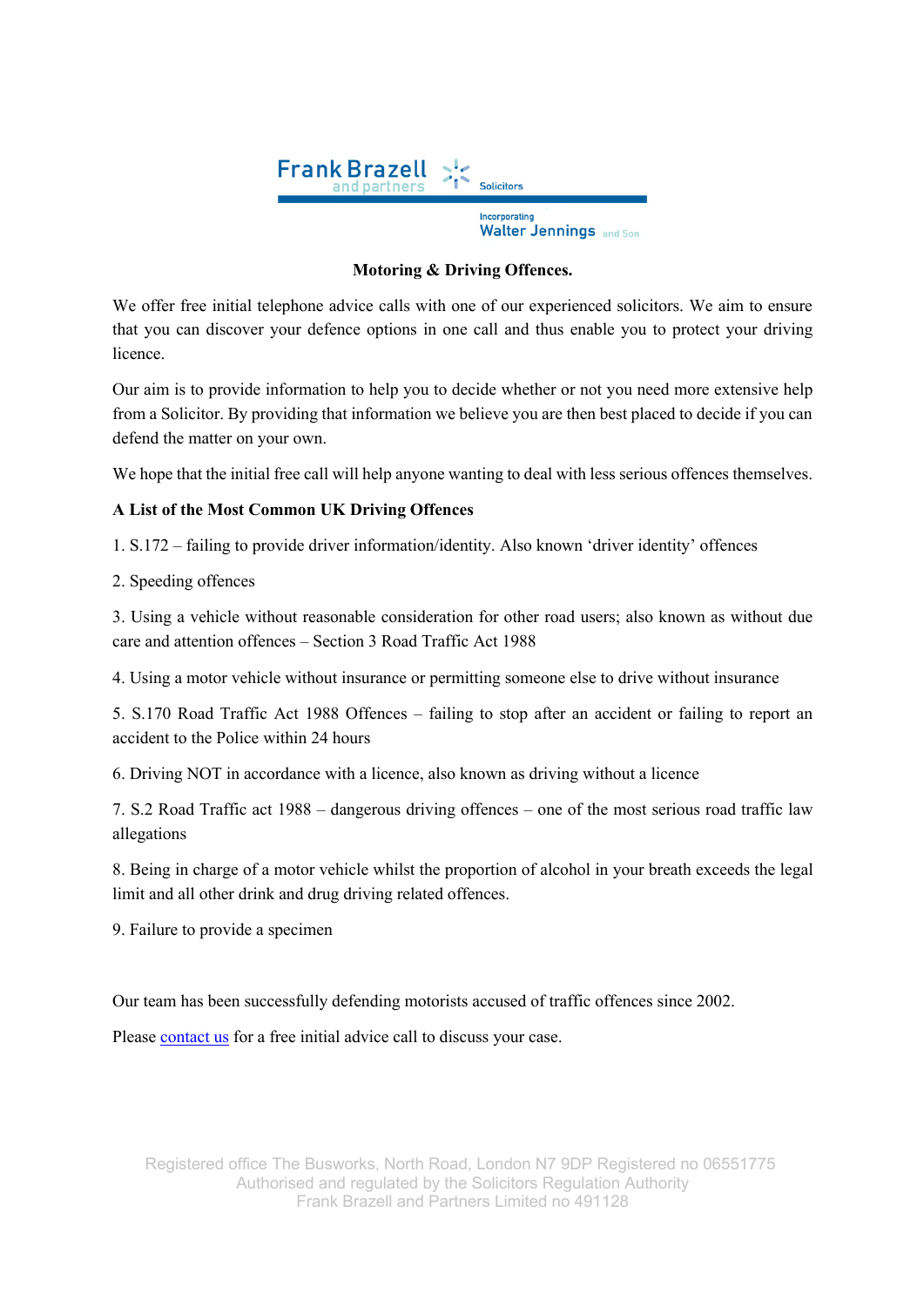#### **Legal fees for defence against motoring offences:**

## **Penalty points speeding (guilty plea)**

Between £300 and £600 plus VAT for written representations by post

## **Totting up 12 penalty points (guilty plea, exceptional hardship)**

Between £600 and £1500 plus VAT and disbursements - to include one appearance in Court if required

#### **Speeding offences where there is a risk of disqualification (guilty plea)**

Between £600 and £1500 plus VAT and disbursements - to include one appearance in court

#### **Drink and drug driving offences (guilty plea)**

Between £900 and £2000 plus VAT and disbursements - to include one appearance in court

#### **Failing to provide a specimen (guilty plea)**

Between £900 and £2000 plus VAT and disbursements - to include one appearance in court

#### **Drink driving/drug driving (not guilty plea)**

Between £1,000 and £4000 plus VAT and disbursements -

# **Failure to provide a specimen (not guilty)**

Between £1000 and £4000 plus VAT and disbursements

Please note that all not guilty plea estimates are based on the matter concluding after representation at court, where the hearing is for a trial listed for not more than one day.

We offer fixed fees wherever possible but from time to time we may have to operate on the basis of an hourly rate ranging from £150 to £300 per hour excluding VAT. Fixed fees include taking statements from, and examination of witnesses.

All prices quoted are exclusive of VAT and disbursements.

Some third party costs, including barrister's fees will be included within any fixed fee package unless otherwise indicated and agreed with you in advance.

Each case has its own unique facts and, on occasions, some disbursements (costs payable to third parties) may be necessary. For example, an expert witness may be required. The costs associated with this are dependent on the issues in the case and may need to be added to any of the above estimates of fees. We will always discuss that with you should it arise in your case. Furthermore, we will only incur such disbursements with your express agreement to do so.